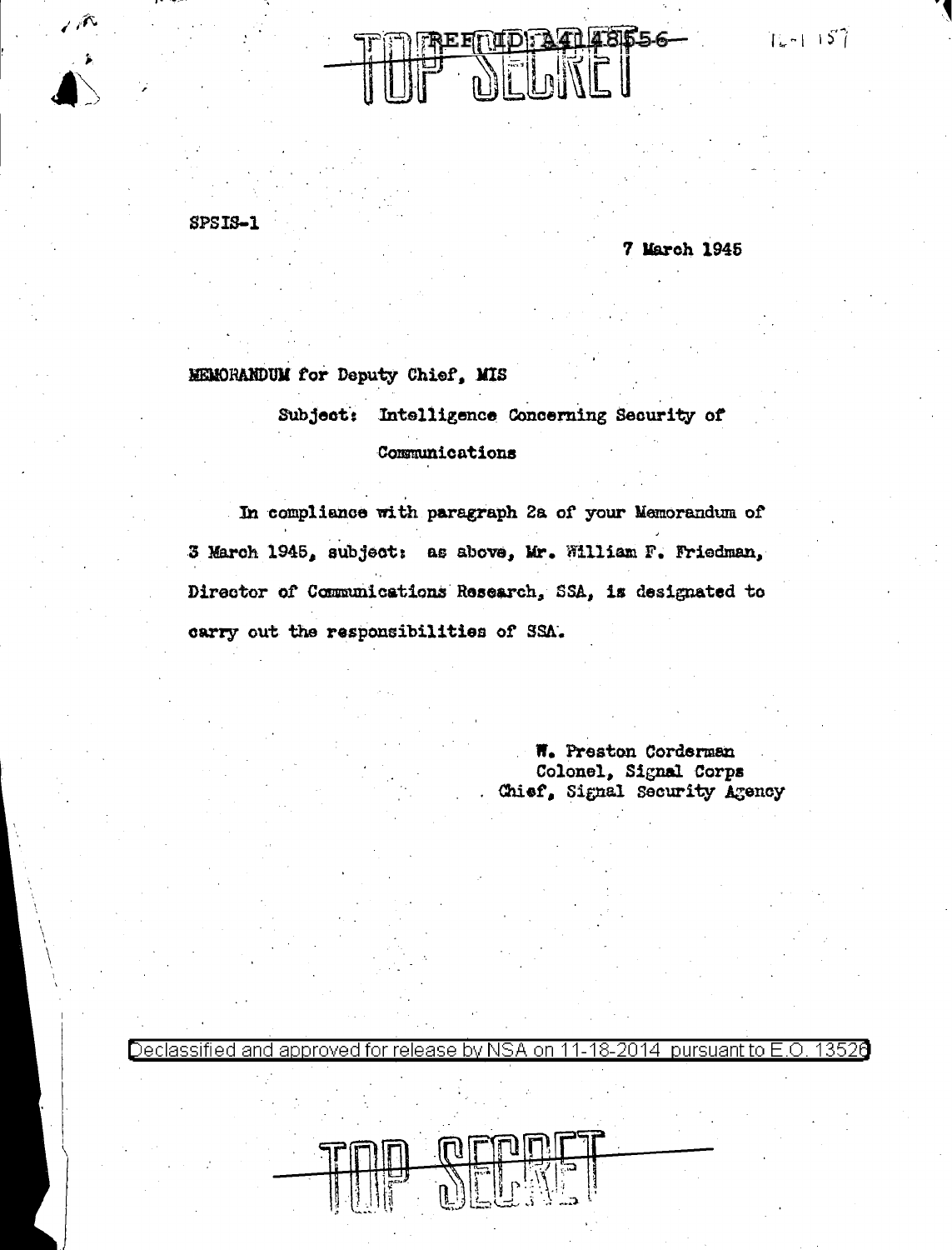## COPY

3 March 1946

 $1.5 - 5.1$  and  $5.$ 

 $J_{dr}$ E

## MEMORANDUM for Director of Intelligence Commanding Officer, Signal Security Agency

\

Subject: Intelligence Concerning Security of Communications

The Director of Intelligence, MIS is hereby charged with primary responsibility for conducting research in connection with material obtained from Ultra sources relating to  $(1)$  compromises of cryptographic systems employed by U.S. or Allied forces and (2) indications of enemy traffic analysis of  $U$ . S. or Allied communications. This allocation of primary responsibility does not preclude "A" Branoh end "C" Branch of SSA from receiving such material as  ${}^{n}B^{n}$  Branch has heretofore been authorized to furnish them.

2. In order to provide a working arrangement between MIS and SSA in connection with the above. the following action will be taken:

a. The Director of Intelligence and the Commanding Officer. Signal Security Agency will each designate one or more officers to carry out their respective responsibilities relating thereto. Such officers will insure that the dissemination of infonnation and all action taken thereon is fully coordinated with the responsible officers in MIS and SSA.

b. If the material involved concerns a compromise of a U.S. or British cryptographic system a detennination will be made by the Director of Intelligence as to whether the information may be disseminated. If the decision is in the affirmative. dissemination will be accomplished through G-2 channels with instructions concerning limitation on the use that may be made of such information by the recipients thereof. Further action required to follow through on the information so disseminated may be taken directly by SSA working with and communicating with an appropriate officer of the Theater SIS on the purely cryptographic details of the matter involved. Any additional dissemination of Ultra material required in the matter will be handled in G-2 channels.

o. If' the material involved concerns an indication of enemy traffic analysis of  $U_5$ . S. or British communications the Director of Intelligence will determine whether the information may be disseminated. If the decision is in the affirmative dissemination will be accomplished